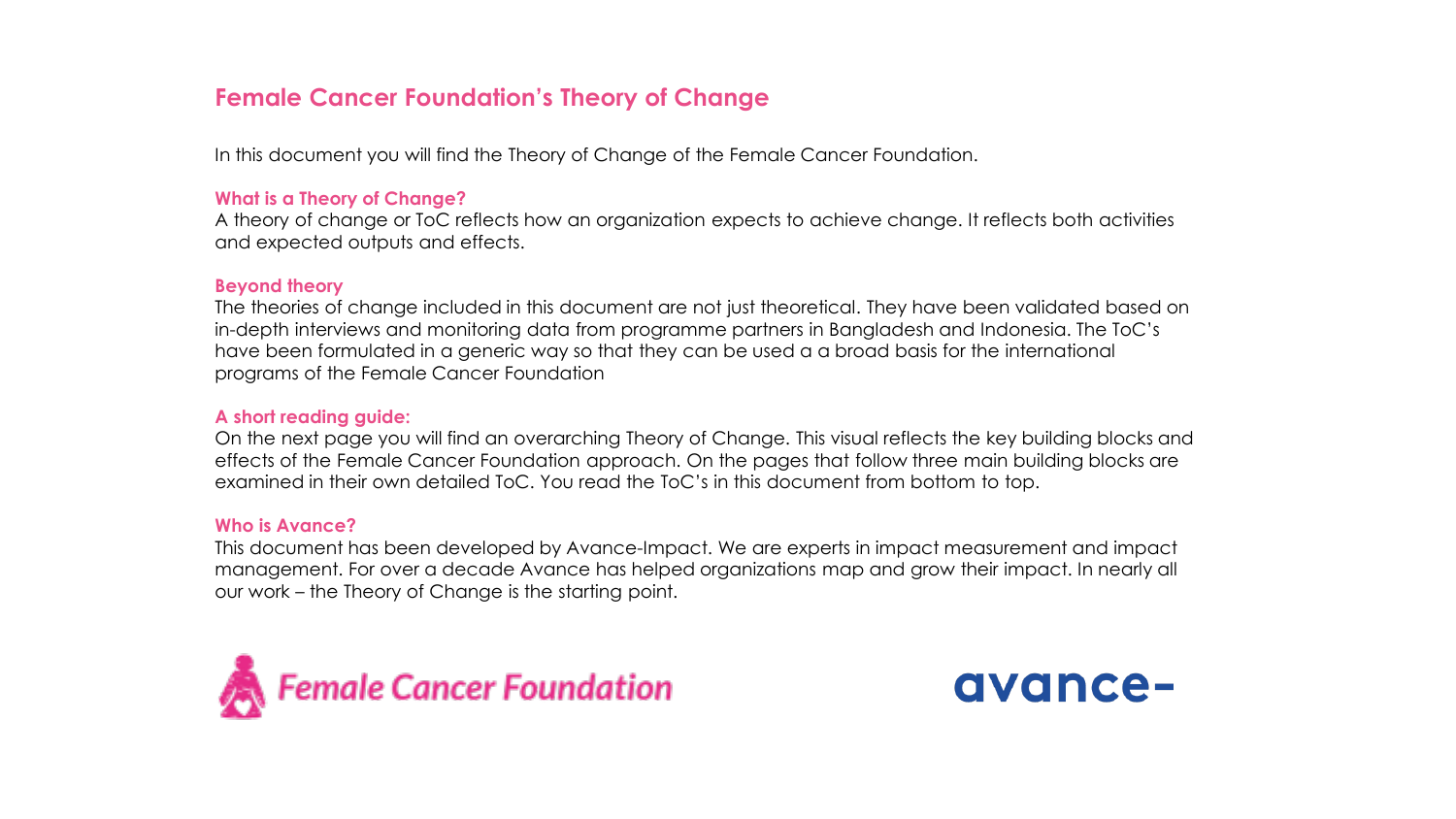**Building blocks of FCF approach**



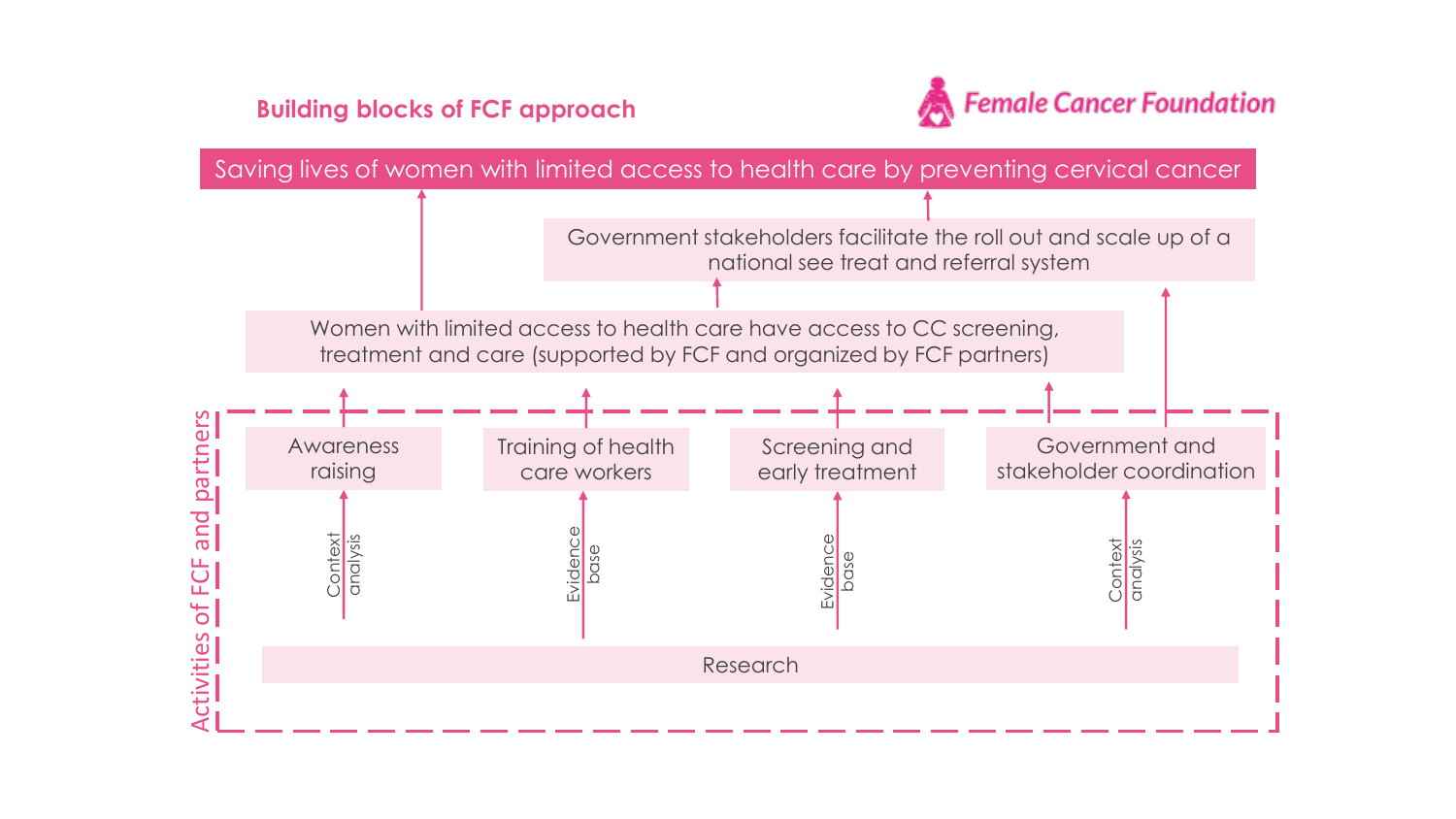### **Awareness raising**



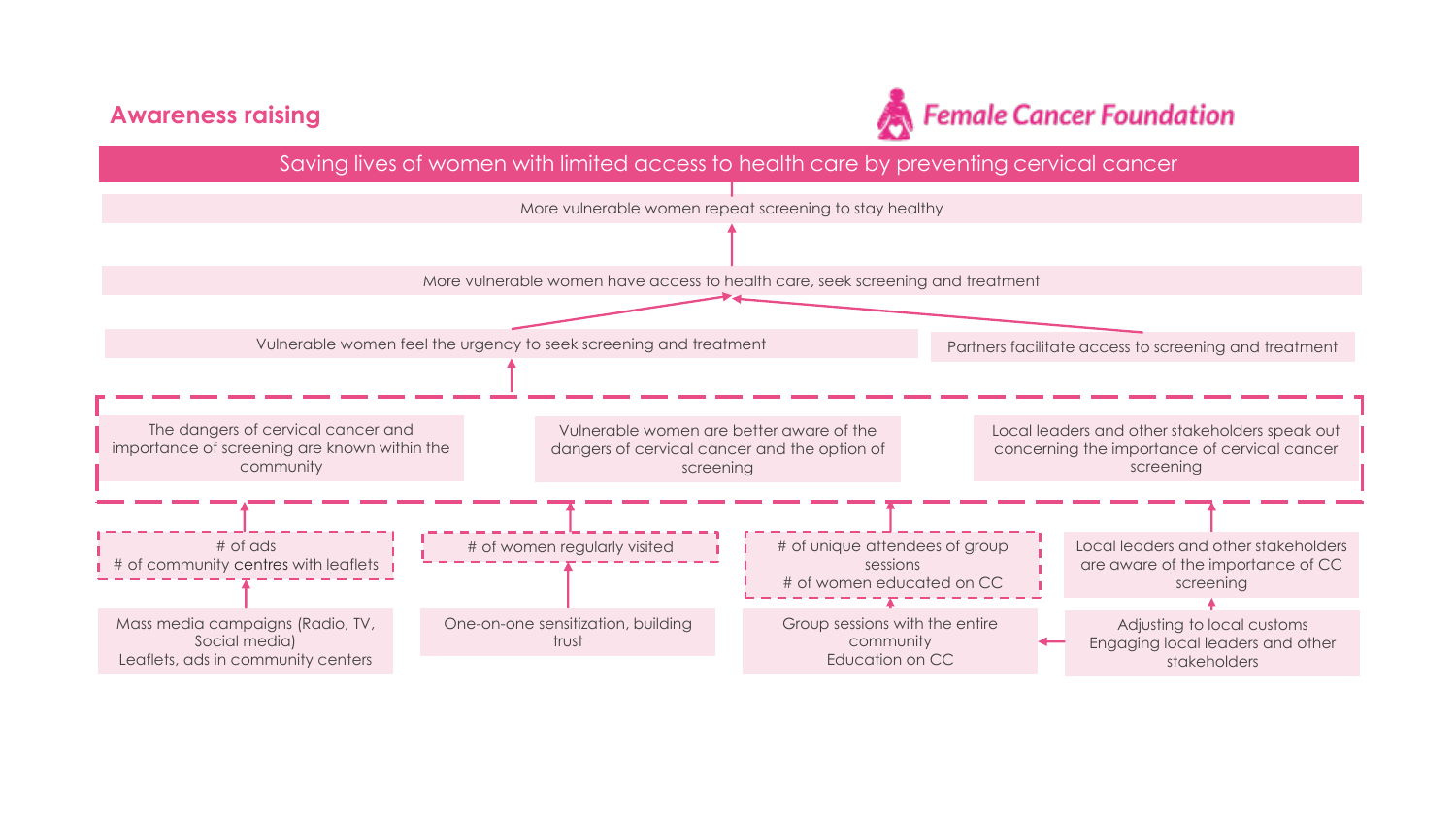# **See, treat and care (training)**



### Saving lives of women with limited access to health care by preventing cervical cancer